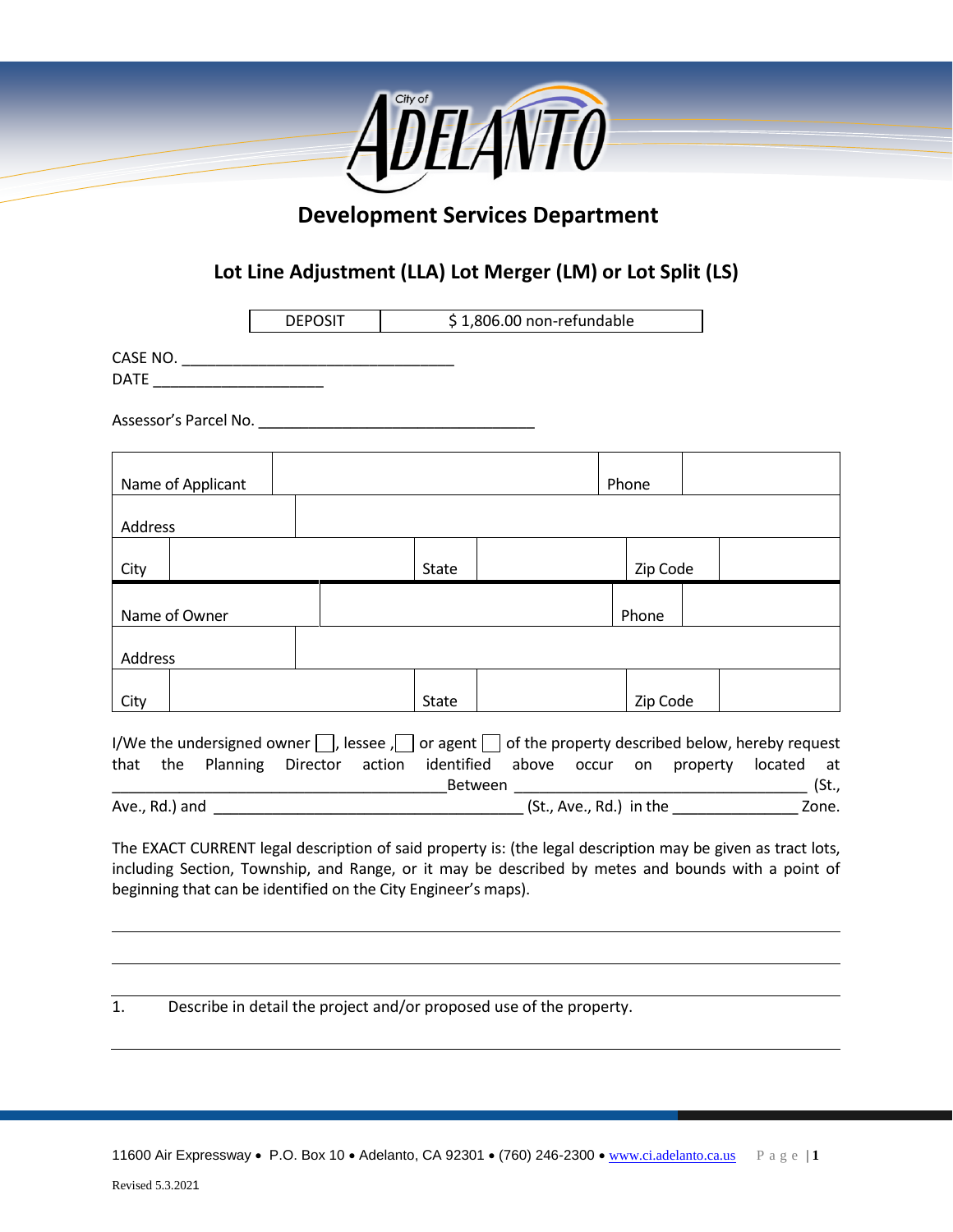2. Describe the reason for the request.

3. The following statement must be signed in front of a Notary and original Notary acknowledgement attached to this document, or signed in front of Planning Staff.

| I/We                                                                                                    |
|---------------------------------------------------------------------------------------------------------|
| (Please Print)                                                                                          |
| being first duly sworn, each for himself or herself, deposes and says that I/we am/are the owner(s)     |
| $\Box$ /lessee $\Box$ /agent $\Box$ of the property involved in this application and that the foregoing |
| statements herein contained and the information herein submitted, are in all respects true and          |
| correct to the best of my knowledge and belief.                                                         |

Signature of Applicant: \_\_\_\_\_\_\_\_\_\_\_\_\_\_\_\_\_\_\_\_\_\_\_\_\_\_\_\_\_\_\_\_\_\_\_\_\_\_\_\_\_\_\_\_\_\_\_\_\_\_\_\_

(if different from owner)

| Signature of Owner:     |  |  |       |           |          |  |
|-------------------------|--|--|-------|-----------|----------|--|
| <b>Mailing Address:</b> |  |  |       |           |          |  |
| City                    |  |  | State |           | Zip Code |  |
| Phone (H)               |  |  |       | Phone (C) |          |  |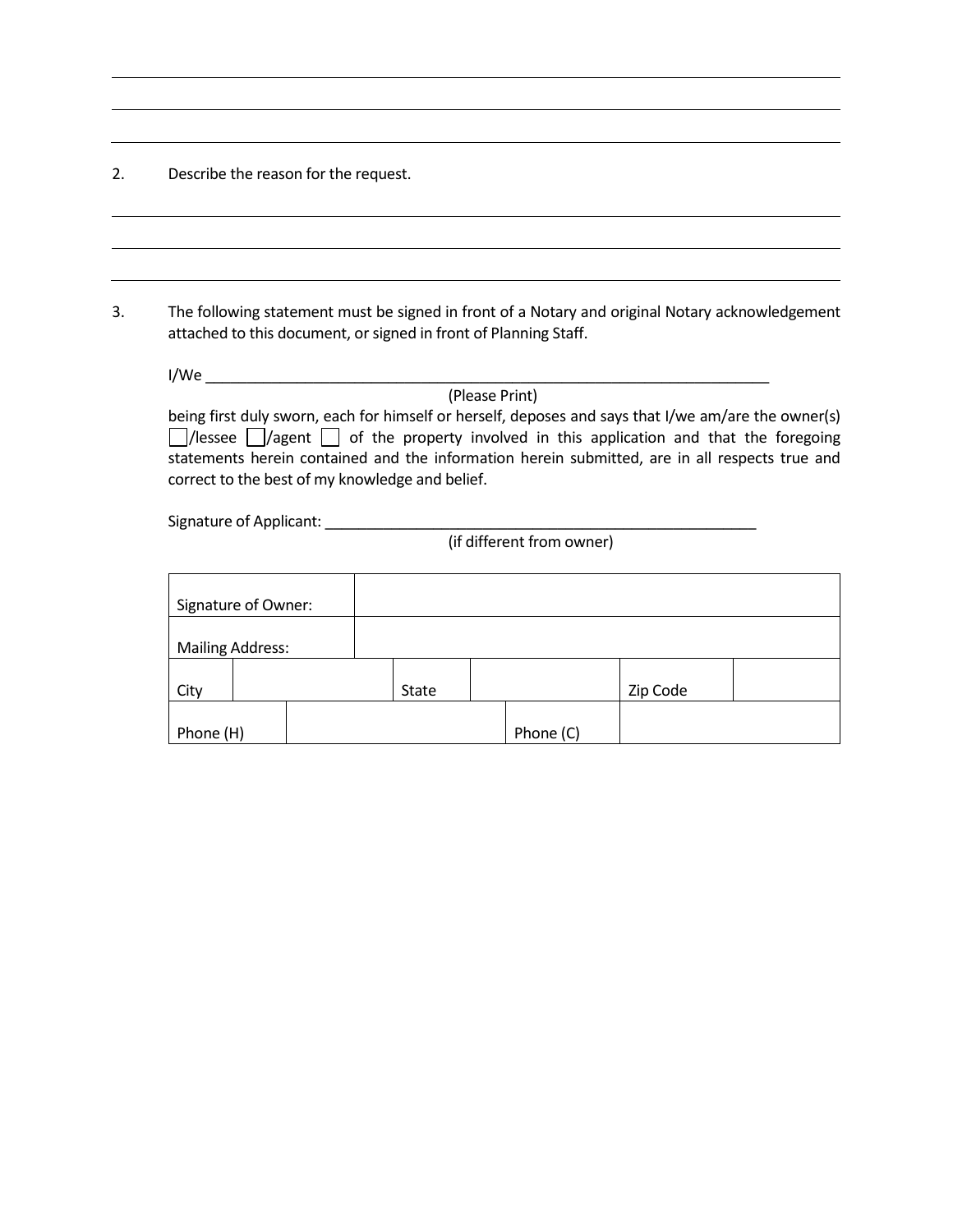### **Required items for Lot Line Adjustment (LLA) Lot Merger (LM) or Lot Split (LS)**

- 1. Application fee Checks should be made payable to City of Adelanto. The City operates on the basis of full cost recovery for the processing of planning projects. Costs paid at the time of application are projected to be sufficient for the processing of applications, however, additional deposits may be required to cover the costs for review of projects. If at any time deposits are insufficient to cover projected costs, processing of the project will be stopped until sufficient additional funds are deposited with the City. Lack of sufficient funds on deposit will suspend any required processing time frames.
- 2. Preliminary Title Report shall be dated within 60 days of the submittal of the application, include copies of all easement documents and deeds referenced in title report, copies of the latest grant deed for each property, copies of all record maps referenced by the title report and site map described below.
- 3. Tentative Map or Plot Plan 3 copies of a tentative map or plot plan shall be submitted, shall be drawn neatly and accurately to scale (not smaller than 1 inch equals 100 feet), and shall show the following data:
	- Sufficient data to define the location and boundaries of the subject property
	- Name, telephone number and address of owner or owners of record, and applicant if different from owner
	- Existing and proposed property lines for each lot. Existing lot lines that will not remain should be shown as dashed lines. Proposed property lines should be clearly identified. A clear boarder line shall be drawn around all affected lots. Data defining property lines must include reference to the property legal description(s) or record maps. Bearing sand distances on property lines must be indicated as either measured or based upon recorded maps.
	- Existing and proposed met lot areas in square feet and acres
	- Existing legal description and APN, and proposed legal description
	- The location, names and widths of all abutting streets and alleyways
	- The location and dimensions of all known existing easements right-of-ways, reserves, encroachments, and occupancies over the properties
	- Land use/zoning designation and existing use
	- The lot or parcel configuration, size and dimensions
	- Date the map as drawn, north point arrow and scale of the map. All lines and map features must be defined directly or by legend
	- To scale, the outline of any existing buildings or underground structures and their distances to existing and proposed lot lines
	- Vicinity map locating the subject property in relation to the surrounding areas
	- Any travelled ways, natural and improved drainage structures, street improvements, above and underground public and private utilities and wells.
	- Underground sanitation structure and pipes including septic tanks, leach lines, and seepage pits
	- Name and seal of Land Surveyor or Engineer who prepared the map, and date the map was prepared
	- Any other information deemed necessary by the development services department
	- 4. Lot Line Adjustment, Lot Merger or Lot Split recording document Must be completed by a land surveyor and/or civil engineer licensed to practice surveying in the State of California. Must include all requested exhibits and owners statement. See page 7 or 8, respectively, for more information.
	- 5. Electronic Copy All information, including this application, shall be copied onto a thumb drive and turned in with the original documents.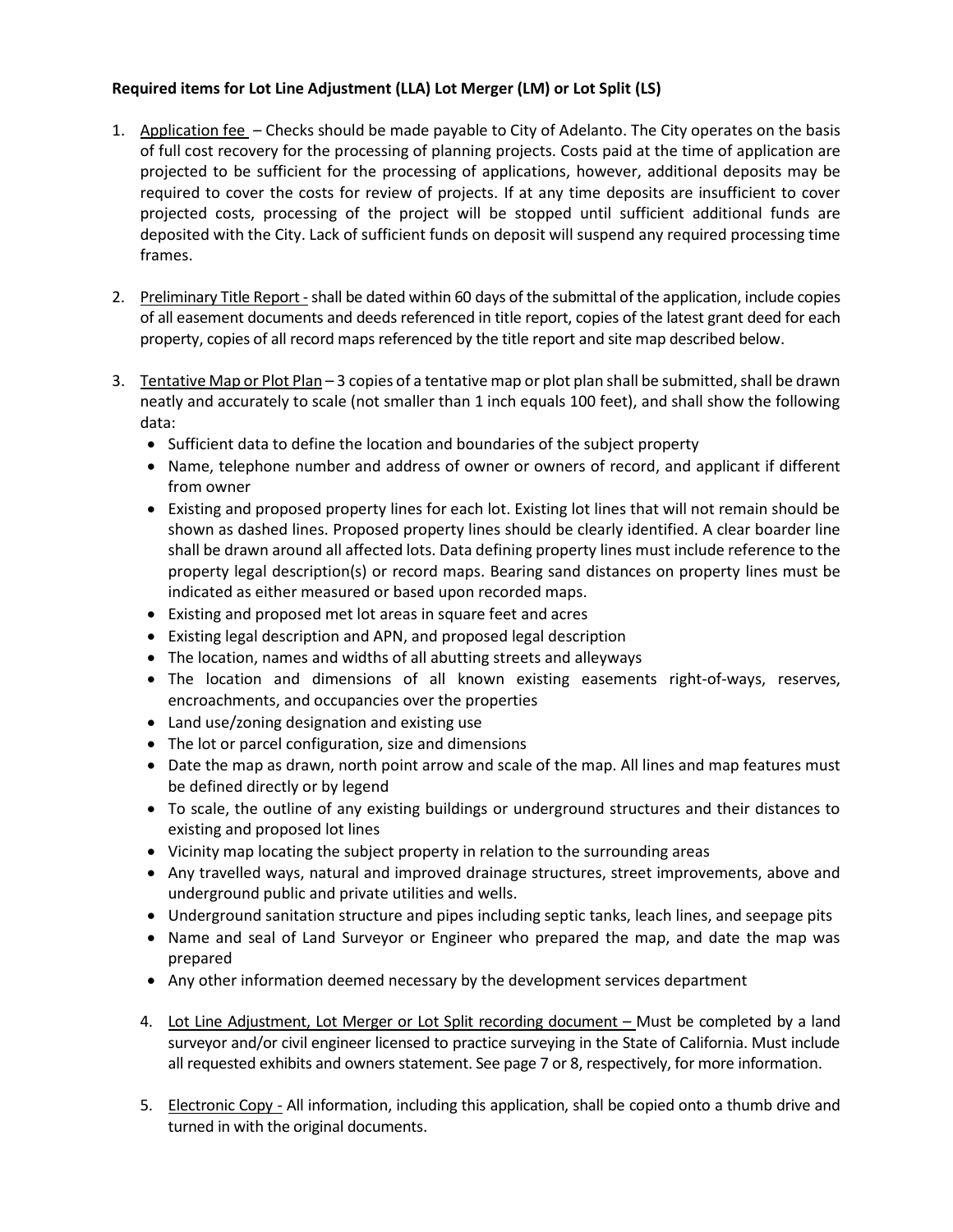#### DEVELOPMENT SERVICES DEPARTMENT WILL CONSIDER THE FOLLOWING:

- Will the proposed project be materially detrimental to the public welfare or injurious to the property or improvements in the immediate vicinity?
- Will the proposed project be contrary to any official plan adopted by the City Council; or to any official policies or standards adopted by the City Council as may hereafter by provided for and on file in the office of the City Clerk at or prior to the time of filing or the application hereunder?
- Will all proposed parcels or lots resulting from the project conform in area and dimension to the provisions of the zoning, subdivision and building code requirements and policies of the City of Adelanto?
- Will the design and proposed development be consistent and compatible with the character of existing development in the vicinity?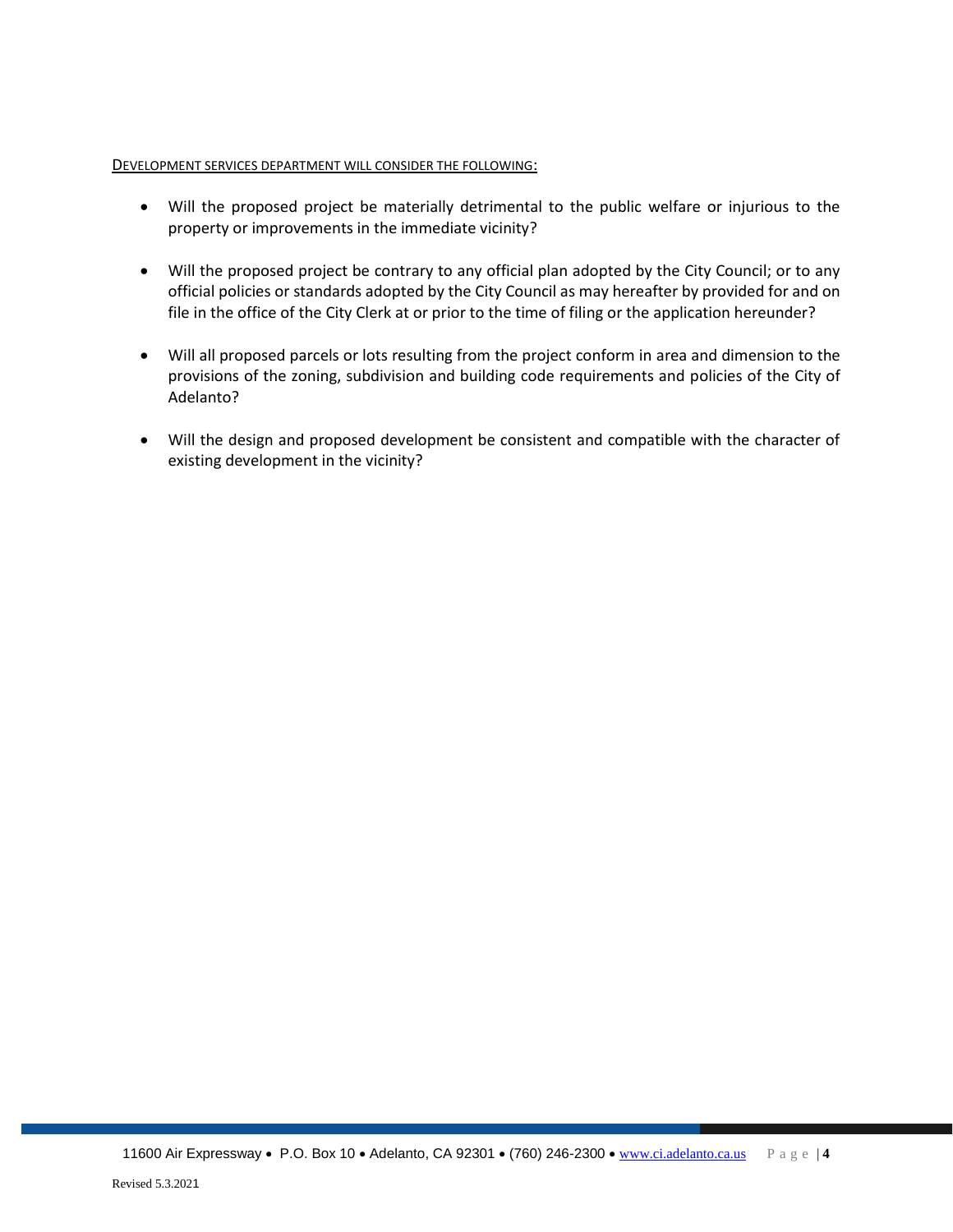#### PROPOSED LEGAL DESCRIPTION(S)

Pursuant to Section 8761 and 8726 of the State of California Business and Professions Code, the legal description must be prepared by a land surveyor and/or civil engineer licensed to practice surveying in the State of California The signature of the individual preparing the legal description and their registered number and seal shall be required where indicated below.

Stamp

Name: \_\_\_\_\_\_\_\_\_\_\_\_\_\_\_\_\_\_\_\_\_\_\_\_\_\_\_\_\_\_\_\_\_\_\_\_\_\_\_\_\_\_\_\_\_\_\_

Licensed Surveyor or Civil Engineer's Registration Number: \_\_\_\_\_\_\_\_\_\_\_\_\_\_\_\_\_\_\_\_\_

Date: \_\_\_\_\_\_\_\_\_\_\_\_\_\_\_\_\_\_\_\_\_\_\_\_\_\_\_\_\_\_\_\_\_\_\_\_\_\_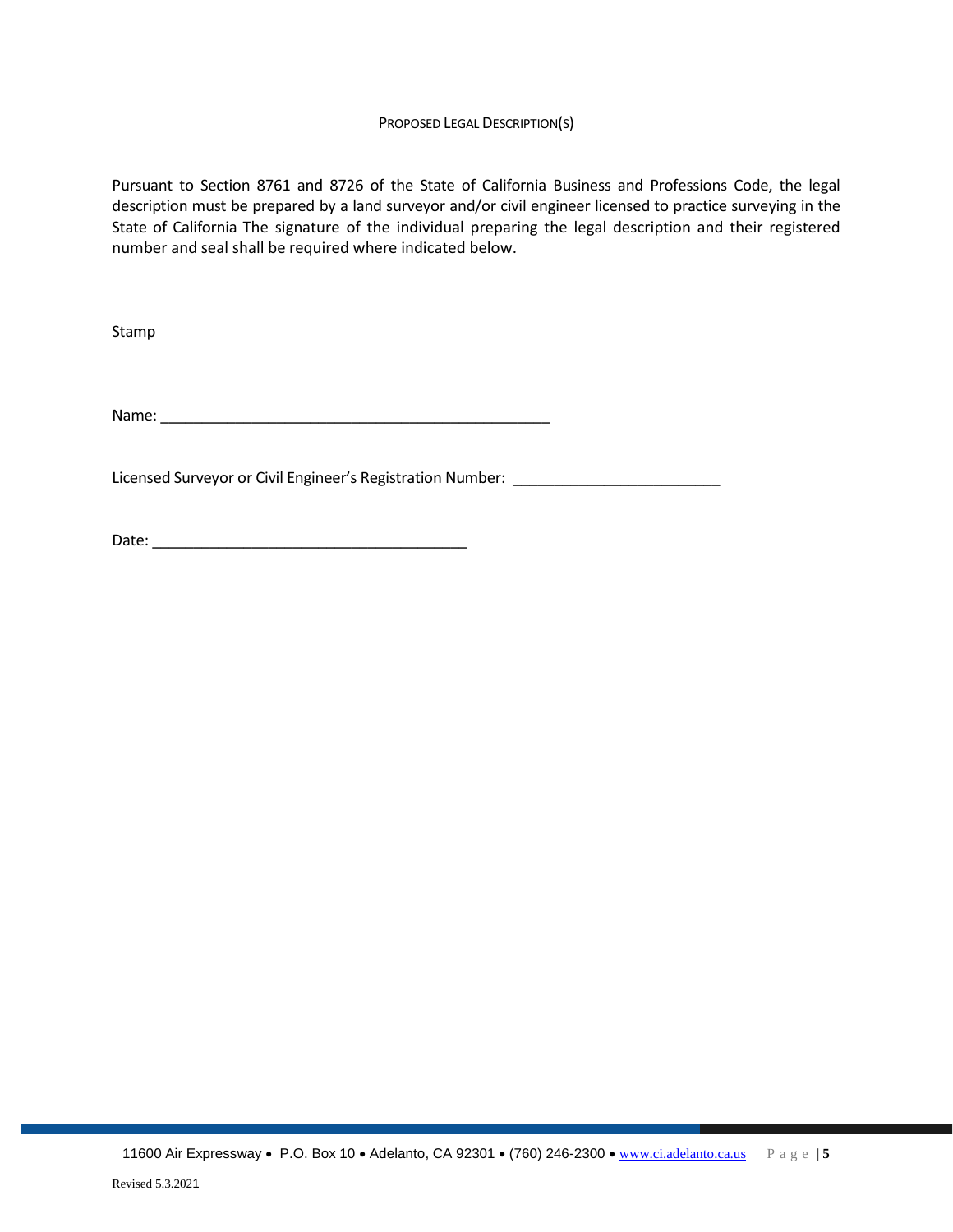#### LETTER OF AUTHORIZATION IF APPLICANT OTHER THAN PROPERTY OWNER

| Property Owner(s) |                  |
|-------------------|------------------|
|                   |                  |
|                   | Authorized Agent |
|                   |                  |
|                   |                  |
| Property Owner(s) |                  |
| Authorized Agent  |                  |

NO APPLICATION FROM AN INDIVIDUAL OTHER THAN THE PROPERTY OWNER WILL BE ACCEPTED UNLESS THIS DOCUMENT, OR A SIMILAR DOCUMENT, IS COMPLETED, SIGNED AND SUBMITTED AS PART OF THE PROJECT APPLICATION.

11600 Air Expressway • P.O. Box 10 • Adelanto, CA 92301 • (760) 246-2300 • [www.ci.adelanto.ca.us](http://www.ci.adelanto.ca.us/) P a g e | **6**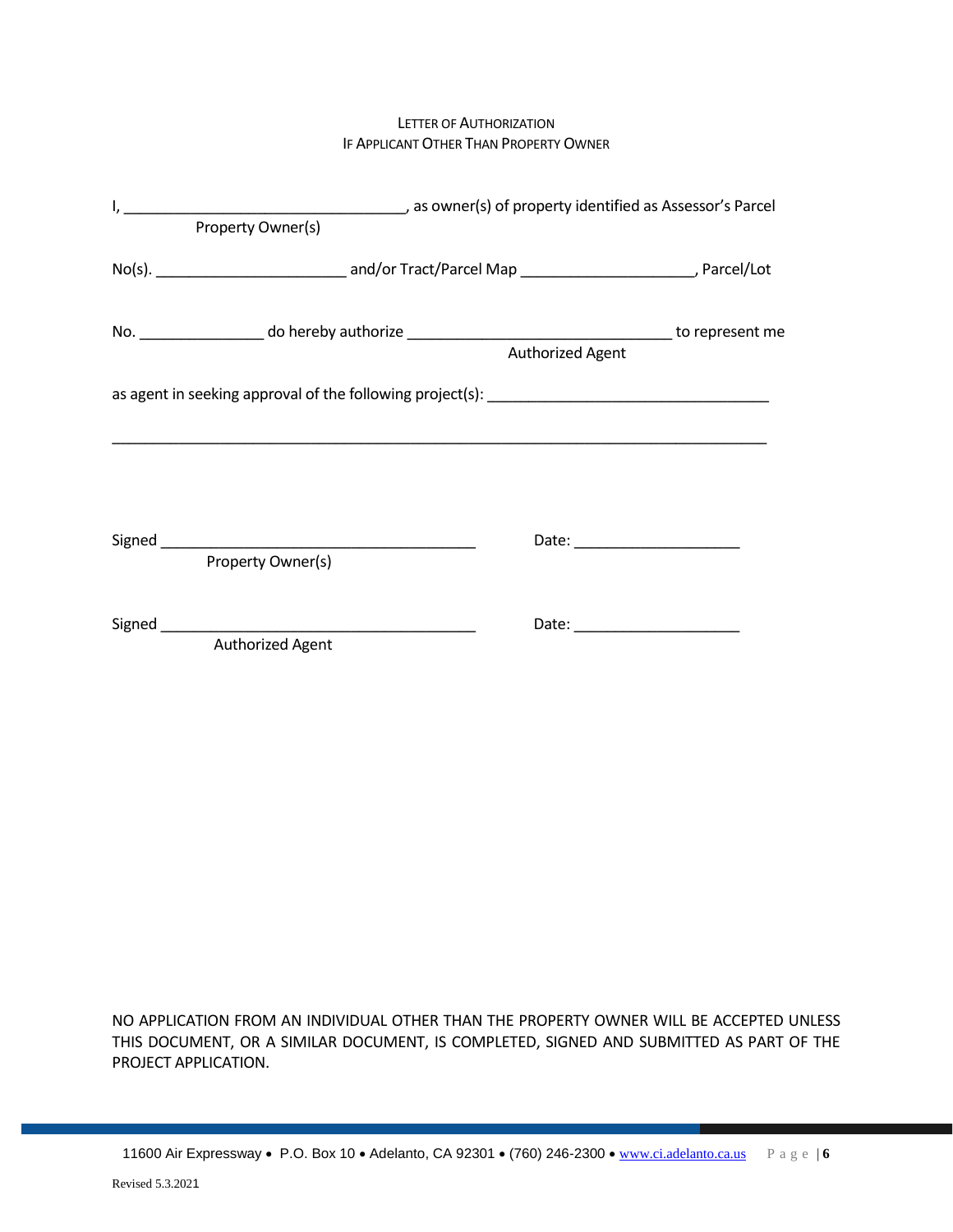#### **Lot Line Adjustment Recording Document**

A) The first page shall conform to County Recorder specifications and include the following text body:

*LOT LINE ADJUSTMENT: Of land situated in the City of Adelanto, County of San Bernardino, State of California within Section \_\_\_, Township \_\_\_\_\_\_\_\_\_\_\_\_\_, Range \_\_\_\_\_\_\_\_\_\_\_\_, San Bernardino Meridian, APNs: \_\_\_\_\_\_\_\_\_\_\_\_\_\_\_\_\_\_\_\_\_\_\_\_\_\_\_\_\_\_\_\_\_\_\_\_*

*All of that real property described as follows: SEE EXHIBIT "A" and "B" ATTACHED HERETO Is taken from that real property described as: SEE EXHIBIT "A" and "C" ATTACHED HERETO And is added to that adjoining property described as: SEE EXHIBIT "A" and "D" ATTACHED HERETO The resulting parcels are described as follows: SEE EXHIBIT "E" AND "F" ATTACHED HERETO*

- Exhibit "A" is a plat showing the lot line adjustment graphically. Exhibits "B", "C", "D", "E", and "F" are written legal descriptions. Exhibits "E" and "F" are the new descriptions for the properties that will be used in subsequent grant deed transfers of title. Note that the above example is for a lot line adjustment involving only two adjoining properties. Additional exhibits are required for three or more properties.
- Pursuant to Section 8761 and 8726 of the State of California Business and Professions Code, the legal description must be prepared by a land surveyor and/or civil engineer licensed to practice surveying in the State of California. The signature of the individual preparing the legal description and their seal shall be required.
- B) The lot line adjustment document shall include an owners' statement, signed by each owner and with the signature notarized, on the first page or separate page as space permits, with the following text:

 *OWNERS STATEMENT: We as the only parties having any record title interests in the land described in this document petition for and consent to this lot line adjustment.*

- C) The Lot Line Adjustment must be reflected in a deed. Provide copies of the proposed documents.
	- Grant Deeds, which describe the new boundaries of the properties, shall be recorded.
	- Appropriate Trust Deeds or partial re-conveyance, documents which describe the new boundaries shall be recorded.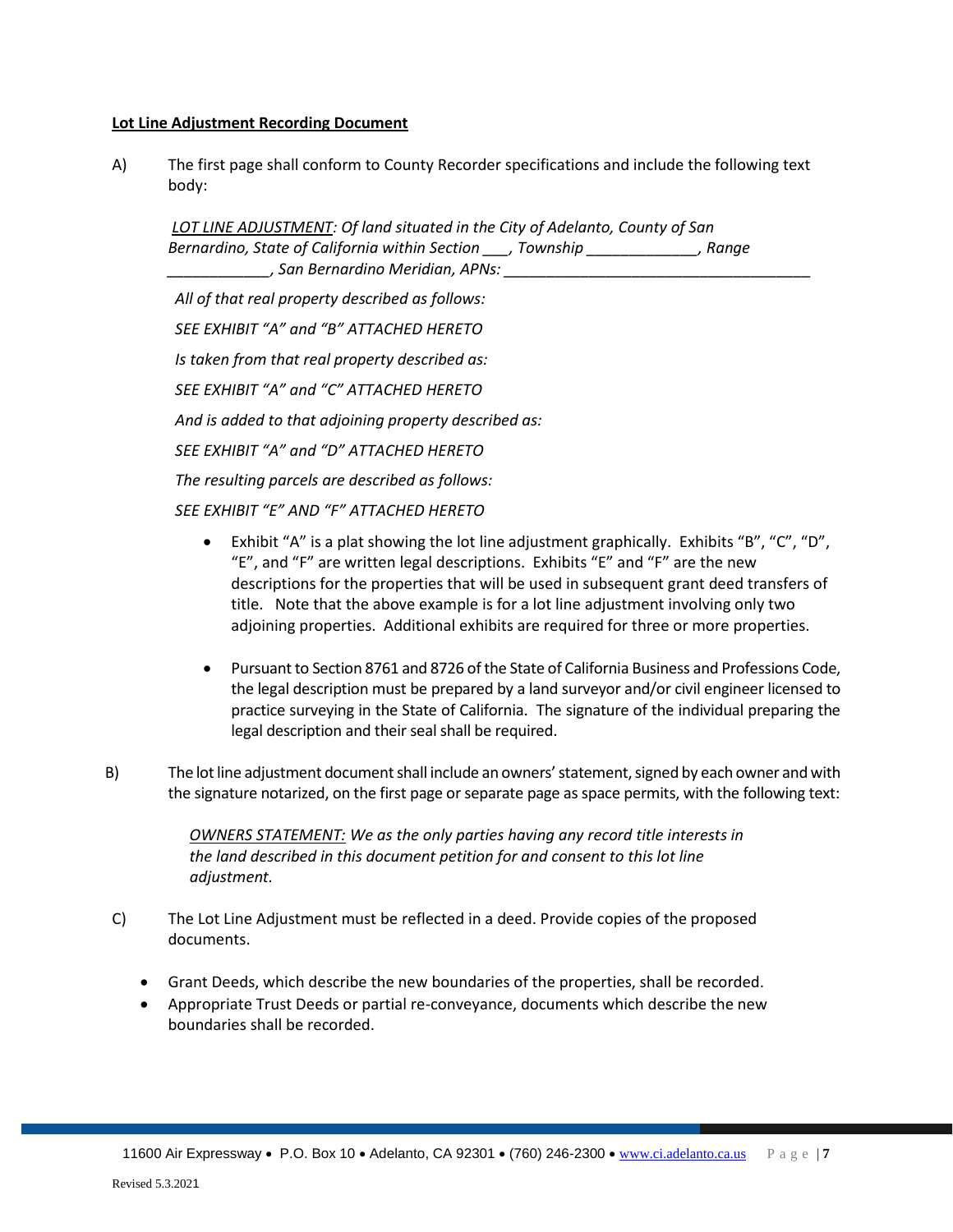#### **Parcel Merger Recording Document**

A) The first page shall conform to County Recorder specifications and include the following text body:

*CONTIGUOUS PARCEL MERGER: Of land situated in the City of Adelanto, County of San Bernardino, State of California within Section \_\_\_, Township \_\_\_\_\_\_\_\_\_\_\_\_\_, Range \_\_\_\_\_\_\_\_\_\_\_\_, San Bernardino Meridian. APNs: \_\_\_\_\_\_\_\_\_\_\_\_\_\_\_\_\_\_\_\_\_\_\_\_\_\_\_\_\_\_\_\_\_\_\_\_\_\_*

*All of that real property described as follows: SEE EXHIBIT "A" and "B" ATTACHED HERETO And all of that real property described as follows: SEE EXHIBIT "A" and "C" ATTACHED HERETO Is merged into one parcel resulting in the property described as: SEE EXHIBIT "D" ATTACHED HERETO*

- Exhibit "A" is a plat showing the parcel merger graphically. Exhibits "B", "C", and "D", are written legal descriptions. Exhibits "D" is the new description for the property that will be used in subsequent grant deed transfers of title.
- Pursuant to Section 8761 and 8726 of the State of California Business and Professions Code, the legal description must be prepared by a land surveyor and/or civil engineer licensed to practice surveying in the State of California. The signature of the individual preparing the legal description and their seal shall be required.
- B) The parcel merger document shall include an owners' statement, signed by owner(s) and with the signature notarized, on the first page or separate page as space permits, with the following text:

*OWNERS STATEMENT: We as the only parties having any record title interests in the land described in this document petition for and consent to this lot line adjustment.*

- C) The Lot Merger must be reflected in a deed. Provide copies of the proposed documents.
	- Grant Deeds, which describe the new boundaries of the properties, shall be recorded.
	- Appropriate Trust Deeds or partial re-conveyance, documents which describe the new boundaries shall be recorded.